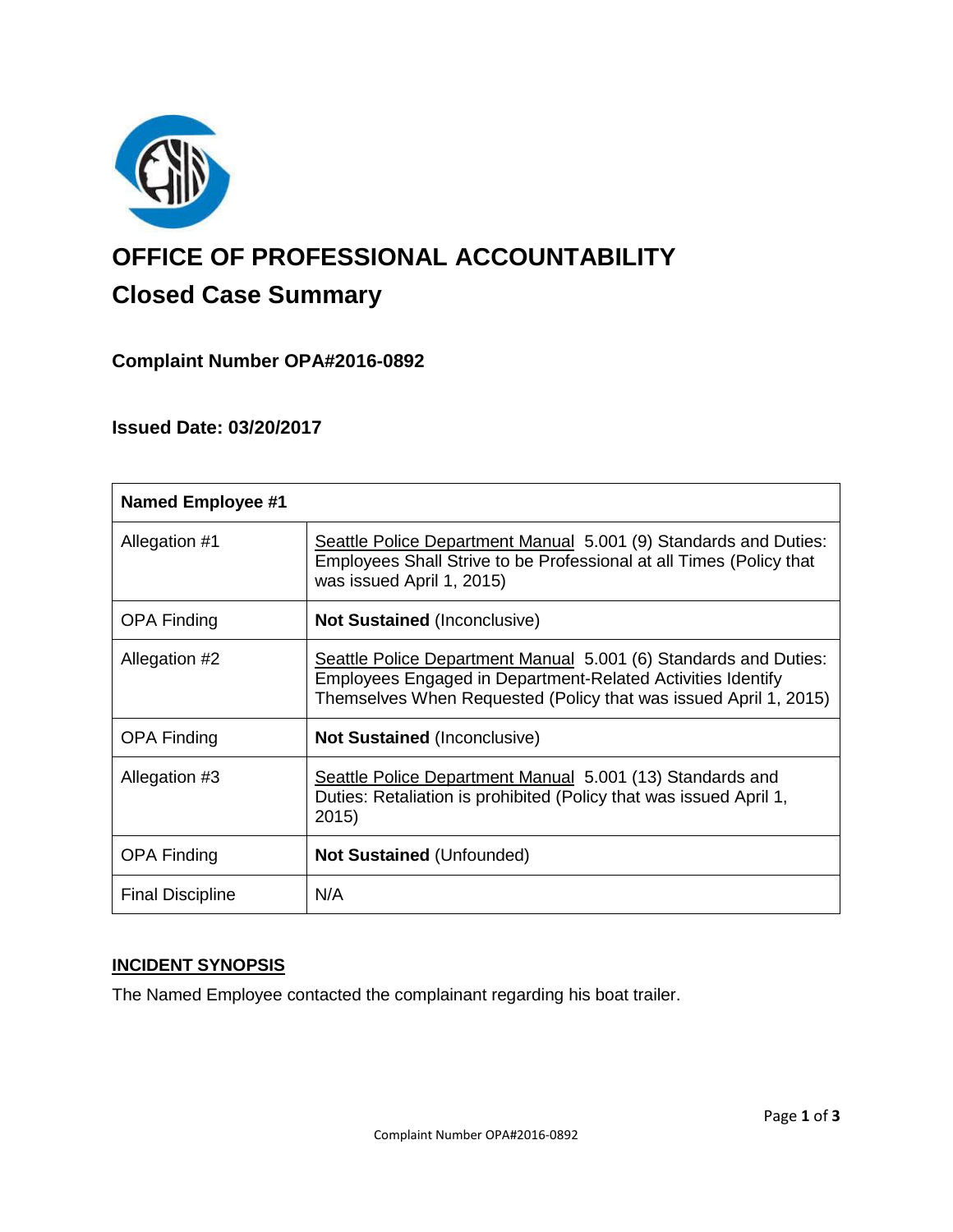## **COMPLAINT**

The complainant alleged that the Named Employee was rude, unprofessional, and failed to identify himself. The complainant also alleged that the Named Employee targeted him by issuing citations to a vehicle in his (the complainant's) driveway a few days after their first interaction.

## **INVESTIGATION**

The OPA investigation included the following actions:

- 1. Review of the complaint
- 2. Search for and review of all relevant records and other evidence
- 3. Interview of SPD employee

## **ANALYSIS AND CONCLUSION**

The interaction between the Named Employee and the complainant was not recorded. The only known witness to some of the interaction was the complainant's spouse. By all accounts, the interaction became tense and voices may have been raised. Taking all the evidence available into account the OPA Director was unable to find a preponderance to either prove or disprove the allegation the Named Employee acted in manner that was inconsistent with SPD Policy 5.001(9).

The Named Employee told OPA he did not recall either the complainant or his spouse asking for his name. Both the complainant and his spouse told OPA the Named Employee failed to give his name when asked, but instead responded to the question with "Officer". There seemed to be some confusion based on OPA's interviews with the complainant and his spouse regarding whether they were asking for the Named Employee's last or first name. They said they could see the Named Employee's last name clearly on his nametag. If the Named Employee did reply to a request for his last name with the answer "Officer", the OPA Director would have considered this a failure to comply with SPD Policy 5.001(6). However, if the Named Employee was aware that the complainant already knew his (the Named Employee's) last name and avoided providing his first name with the reply "Officer", the OPA Director would have considered this to be an inappropriately "snarky" response rather than a failure to identify himself. Taking all the evidence available into account the OPA Director was unable to find a preponderance to either prove or disprove the allegation the Named Employee failed to provide his name to the complainant when asked.

The complainant alleged the Named Employee was harassing and retaliating against him when the Named Employee issued two citations to a car partially parked in the complainant's driveway twelve days after the confrontational interaction between the complainant and the Named Employee. The OPA investigation showed there was a factual basis for the two citations. Furthermore, no evidence was discovered that would support the allegation the